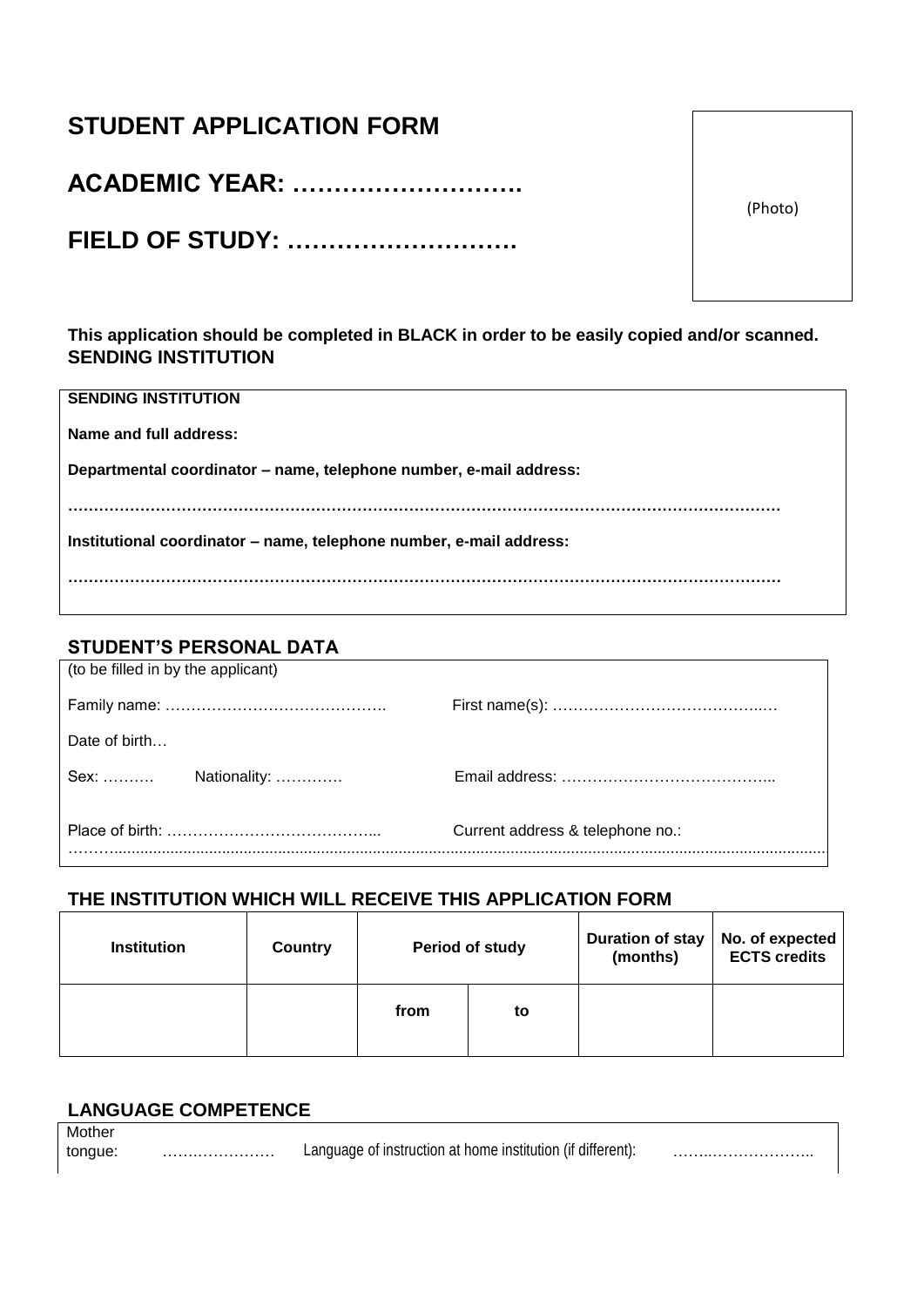| Other<br>languages | this language | I am currently studying | have sufficient knowledge<br>to follow lectures |    |     | would have sufficient knowledge<br>to follow lectures if I had some<br>extra preparation |
|--------------------|---------------|-------------------------|-------------------------------------------------|----|-----|------------------------------------------------------------------------------------------|
|                    | Yes           | No                      | Yes                                             | No | Yes | No                                                                                       |
| $\cdots$           |               |                         |                                                 |    |     |                                                                                          |
| .<br>$\cdots$      |               |                         |                                                 |    |     |                                                                                          |

# **WORK EXPERIENCE RELATED TO CURRENT FIELD OF STUDY (if relevant)**

| Type of work experience | Firm<br>organization | Dates |  |
|-------------------------|----------------------|-------|--|
|                         |                      |       |  |
|                         |                      |       |  |

### **ACADEMIC BACKGROUND**

| Diploma/degree for which you are currently<br>studying:                                                  | ΠBA | $\square$ MA | □PhD |  |
|----------------------------------------------------------------------------------------------------------|-----|--------------|------|--|
| Number of higher education study years prior to departure<br>abroad:                                     |     |              |      |  |
| Have you already been studying abroad?<br>No □<br>Yes □                                                  |     |              |      |  |
| If yes, when? At which<br>institution?                                                                   |     |              |      |  |
| The attached Transcript of records includes full details of previous and current higher education study. |     |              |      |  |
| Detaile unknown at the time of annlication will be neavided at a later stone                             |     |              |      |  |

**Details unknown at the time of application will be provided at a later stage.**

#### **EMERGENCY CONTACT INFORMATION**

| Name 1:                                                          | Relationship:   |  |  |  |
|------------------------------------------------------------------|-----------------|--|--|--|
| Telephone:                                                       | E-mail address: |  |  |  |
|                                                                  |                 |  |  |  |
| Name 2:                                                          | Relationship:   |  |  |  |
| Telephone:                                                       | E-mail address: |  |  |  |
|                                                                  |                 |  |  |  |
|                                                                  |                 |  |  |  |
|                                                                  |                 |  |  |  |
| <b>INSURANCE INFORMATION</b>                                     |                 |  |  |  |
| Type of insurance: <b>DEuropean Health Insurance card (EHIC)</b> |                 |  |  |  |
| $\Box$ Private insurance company                                 |                 |  |  |  |
|                                                                  |                 |  |  |  |
|                                                                  |                 |  |  |  |
|                                                                  |                 |  |  |  |
|                                                                  |                 |  |  |  |
| EHIC identification no / Insurance policy no.:                   |                 |  |  |  |
|                                                                  |                 |  |  |  |